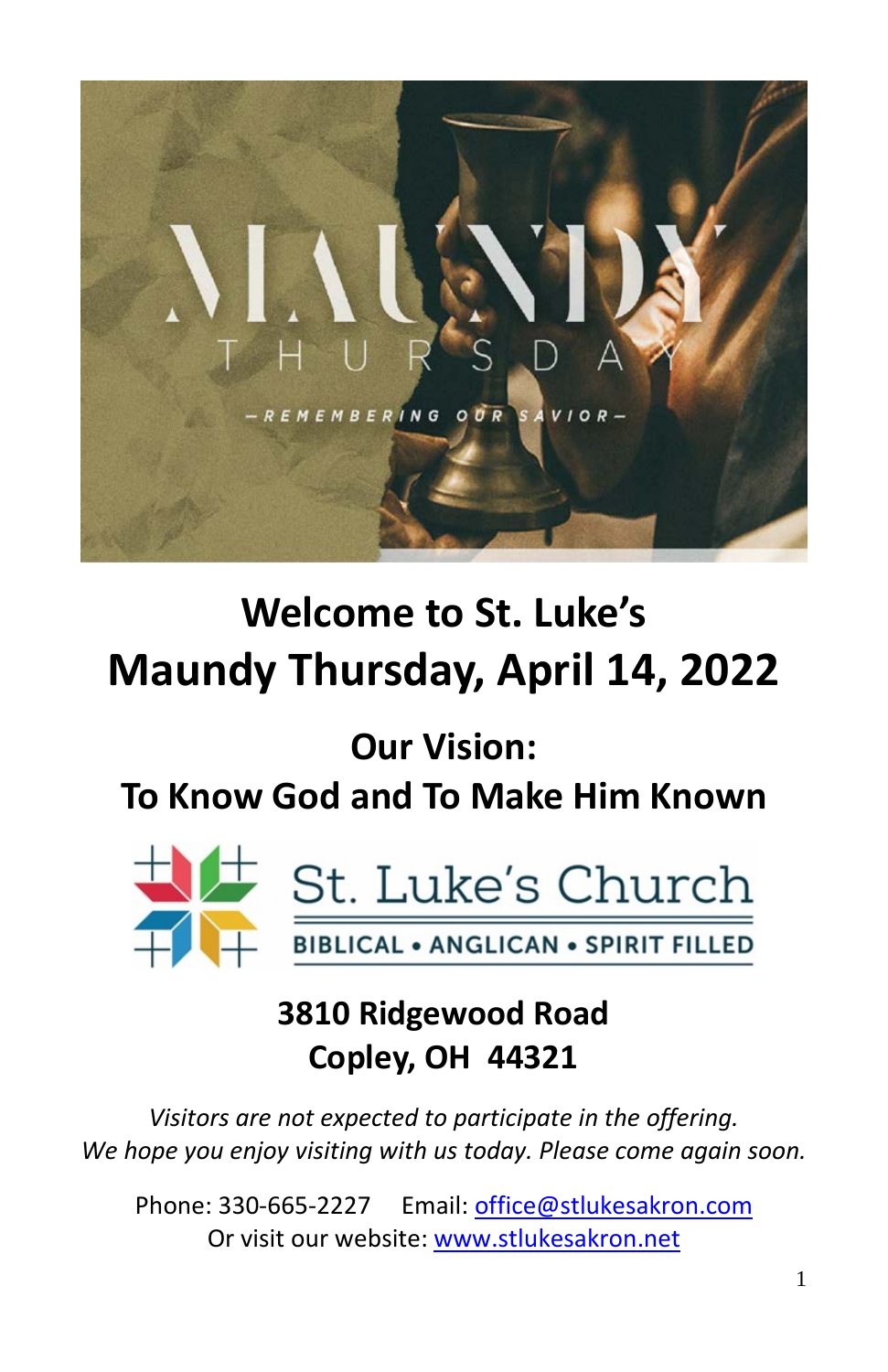#### **The Greeting**

Celebrant: Blessed be our God. **All: Now and for ever. Amen.**

Celebrant: This is the night that Christ the Son of Man gathered with his disciples in the upper room.

This is the night that Christ our Lord and Master took a towel and washed the disciples' feet, calling us to love one another as he has loved us.

This is the night that Christ our God gave us this holy feast, that we who eat this bread and drink this cup may here proclaim his perfect sacrifice.

This is the night that Christ the Lamb of God gave himself into the hands of those who would slay him.

#### **Praise and Worship**

#### **"Love So Great"**

Your love so great Jesus in all things I've seen a glimpse of Your heart A billion years still I'll be singing How can I praise You enough How can I praise You enough

 Chorus: You are the Lord Almighty Outshining all the stars in glory Your love is like the wildest ocean Oh nothing else compares

Creation calls all to the Savior We are alive for Your praise In earth and sky no one is higher Our God of wonders You reign Our God of wonders You reign

 Bridge: Not to us but to Your Name we lift up all praise Not to us but to Your Name we lift up all praise

Jamie Snell, Joshua Grimmett, Reuben Morgan© 2016 Hillsong Music Publishing (Admin. by Capitol CMG Publishing) CCLI # 73146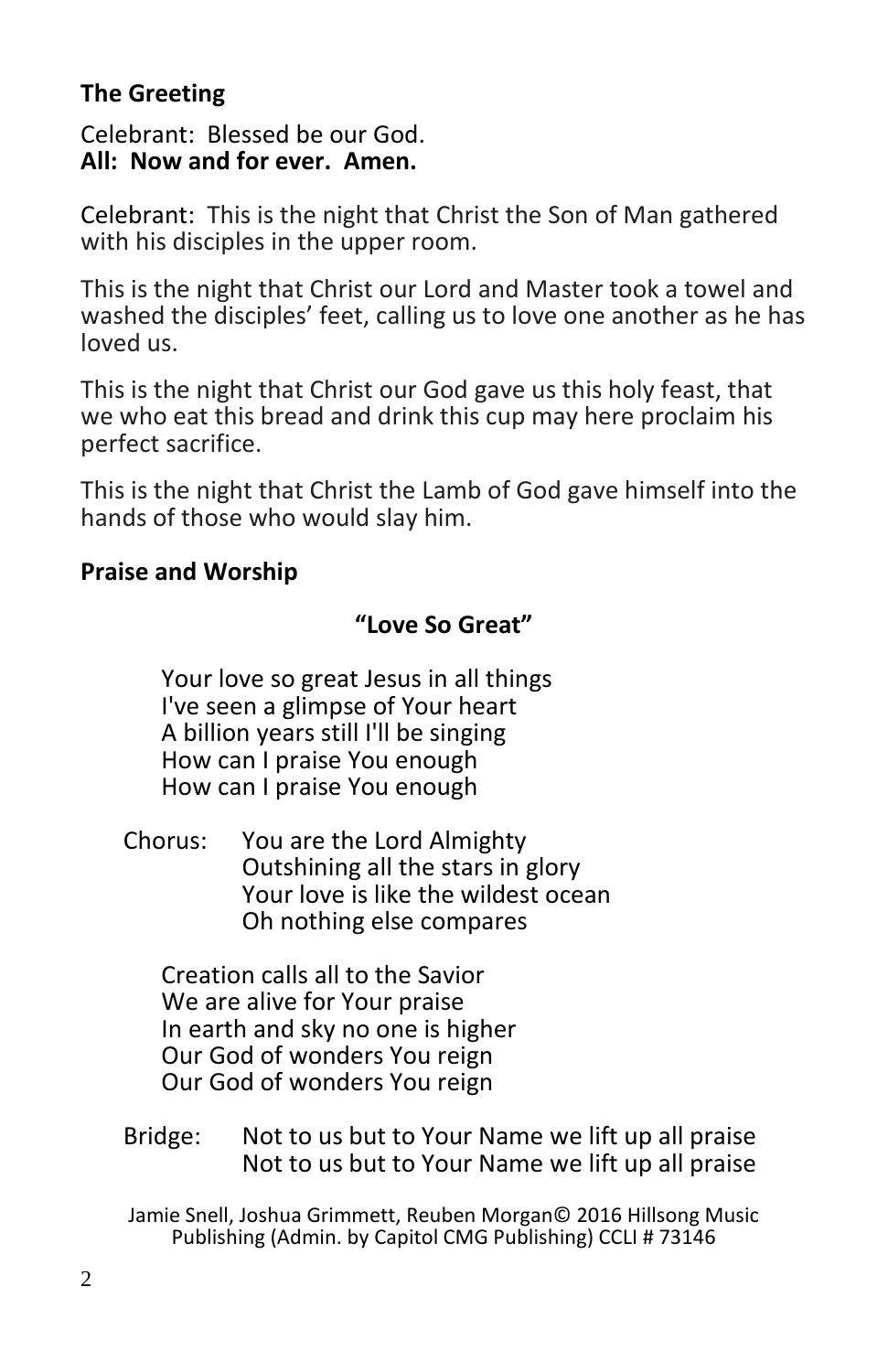#### **"What A Beautiful Name"**

You were the Word at the beginning One with God the Lord Most High Your hidden glory in creation Now revealed in You our Christ

What a beautiful Name it is, what a beautiful Name it is The Name of Jesus Christ my King What a beautiful Name it is, nothing compares to this What a beautiful Name it is, the Name of Jesus

You didn't want heaven without us So Jesus You brought heaven down My sin was great Your love was greater What could separate us now

What a wonderful Name it is, what a wonderful Name it is The Name of Jesus Christ my King What a wonderful Name it is, nothing compares to this What a wonderful Name it is, the Name of Jesus What a wonderful Name it is, the Name of Jesus

Death could not hold You, the veil tore before You You silence the boast of sin and grave The heavens are roaring, the praise of Your glory For You are raised to life again

You have no rival, You have no equal Now and forever God You reign Yours is the kingdom, Yours is the glory Yours is the Name above all names

What a powerful Name it is, what a powerful Name it is The Name of Jesus Christ my King What a powerful Name it is, nothing can stand against What a powerful Name it is, the Name of Jesus What a powerful Name it is, the Name of Jesus What a powerful Name it is, the Name of Jesus

Ben Fielding | Brooke Ligertwood© 2016 Hillsong Music Publishing (Admin. by Capitol CMG Publishing)CCLI# 73146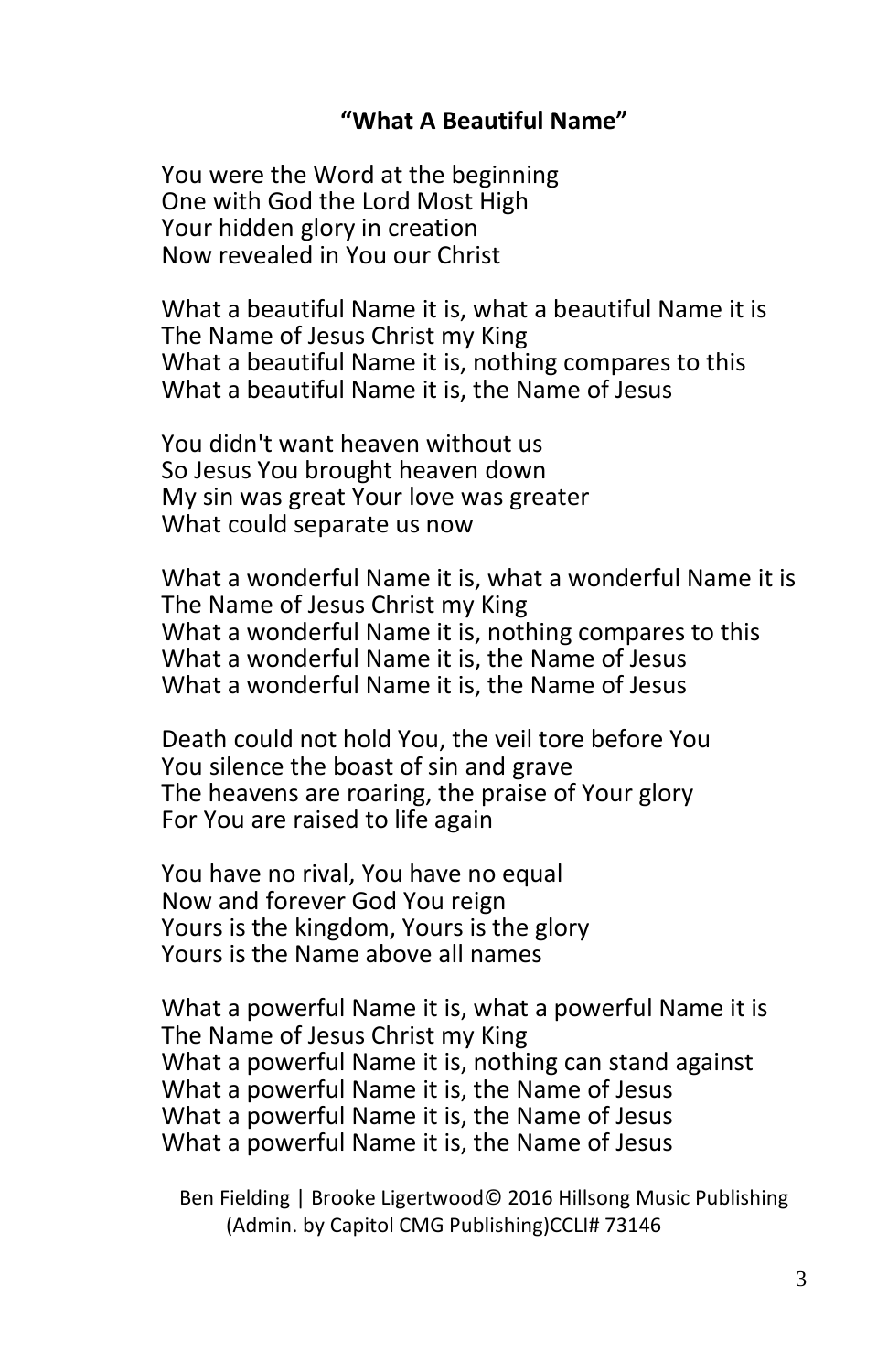#### **The Collect**

Celebrant: Almighty Father, whose dear son, on the night before he suffered, instituted the Sacrament of his Body and Blood; Mercifully grant that we may receive it thankfully in remembrance of Jesus Christ our Lord, who in these holy mysteries gives us a pledge of eternal life; and who lives and reigns with you and the Holy Spirit, one God, forever and ever. **All: Amen.**

#### **The Lessons**

*At the end of each reading the lector says:* Lector: This is the word of the Lord. **All: Thanks be to God.** 

Exodus 12:1-14 Psalm 78:15-26 1 Corinthians 11:23-34

#### **The Gospel**

**Sung: Take my life and let it be, consecrated, Lord, to Thee. Take my moments and my days, Let them flow in ceaseless praise, Let them flow in ceaseless praise.**

David Shipps|Frances Ridley Havergal|Henri Abraham Cesar Malan© Words: Public Domain Music: 2006 Shipps, David CCLI# 73146

Deacon: Hear the Gospel of our Lord Jesus Christ according to John 13:1-15 **All: Glory to You, Lord Christ.**

*At the end of the reading:* Deacon: This is the Gospel of the Lord. **All: Praise to you, Lord Christ.**

#### **The Message**

#### **The Foot-Washing**

Celebrant: Fellow servants of our Lord Jesus Christ, on the night before his death, Jesus set an example for his disciples by washing their feet, an act of humble service. He taught that strength and growth in the life of the kingdom of God come not by power, authority, or even miracle, but by lowly service.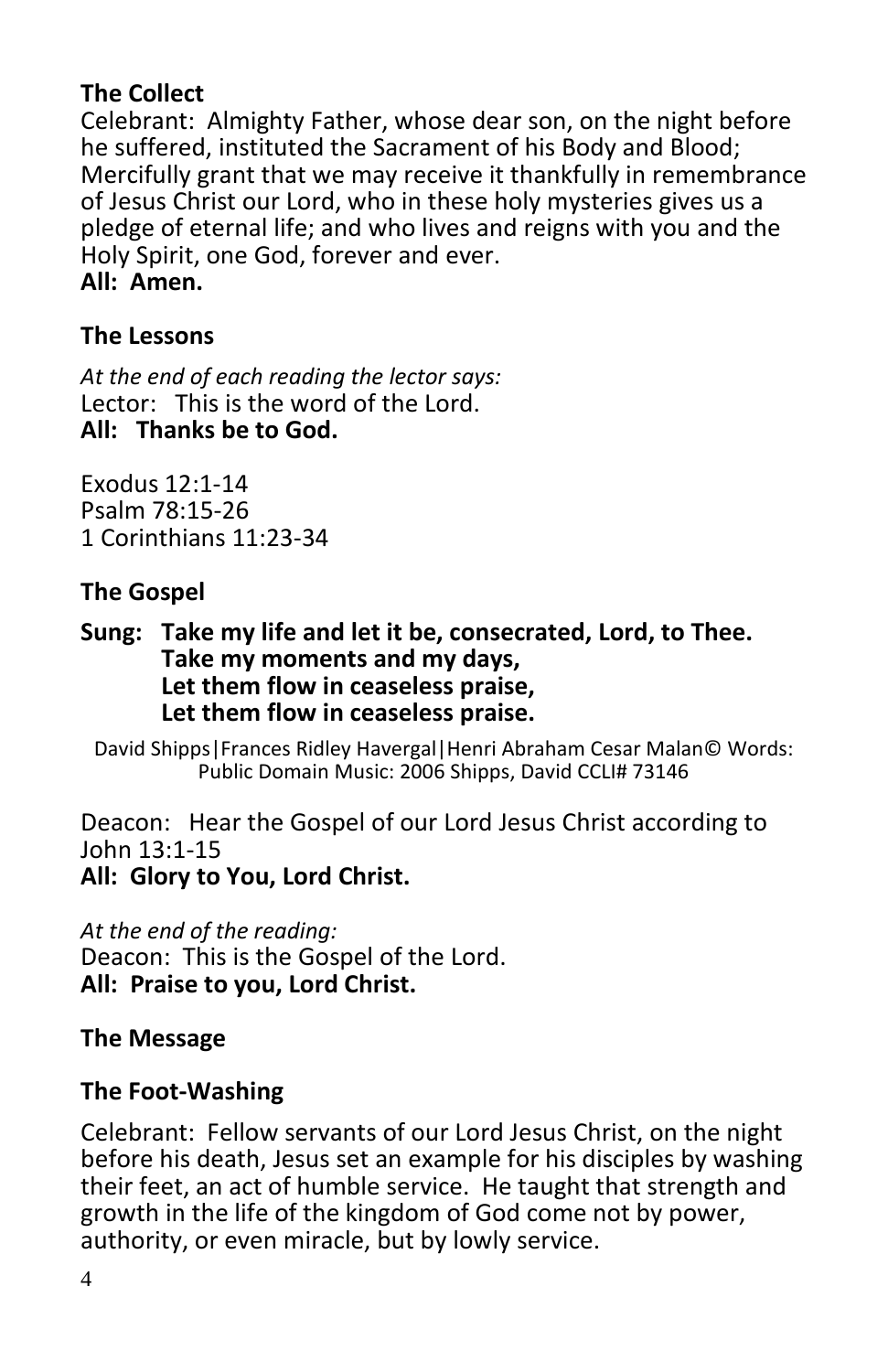Therefore, I invite you, who share in the royal priesthood of Christ, to come forward, that we may recall whose servant we are by following the example of my Master.

Come now remembering his admonition that what will be done for you is also to be done by you to others. Engrave on your hearts and mirror in your actions Jesus' words: "A servant is not greater than his master, nor is one who is sent greater than the one who sent him. If you know these things, blessed are you if you do them."

#### **Music During Foot Washing:**

#### **"O Come To The Altar"**

Are you hurting and broken within Overwhelmed by the weight of your sin Jesus is calling

Have you come to the end of yourself Do you thirst for a drink from the well Jesus is calling

 Chorus: O come to the altar The Father's arms are open wide Forgiveness was bought with The precious blood of Jesus Christ

Leave behind your regrets and mistakes Come today there's no reason to wait Jesus is calling

Bring your sorrows and trade them for joy From the ashes a new life is born Jesus is calling

 Bridge: Oh, what a Savior Isn't he wonderful Sing alleluia Christ is risen Bow down before him For he is Lord of all Sing alleluia Christ is risen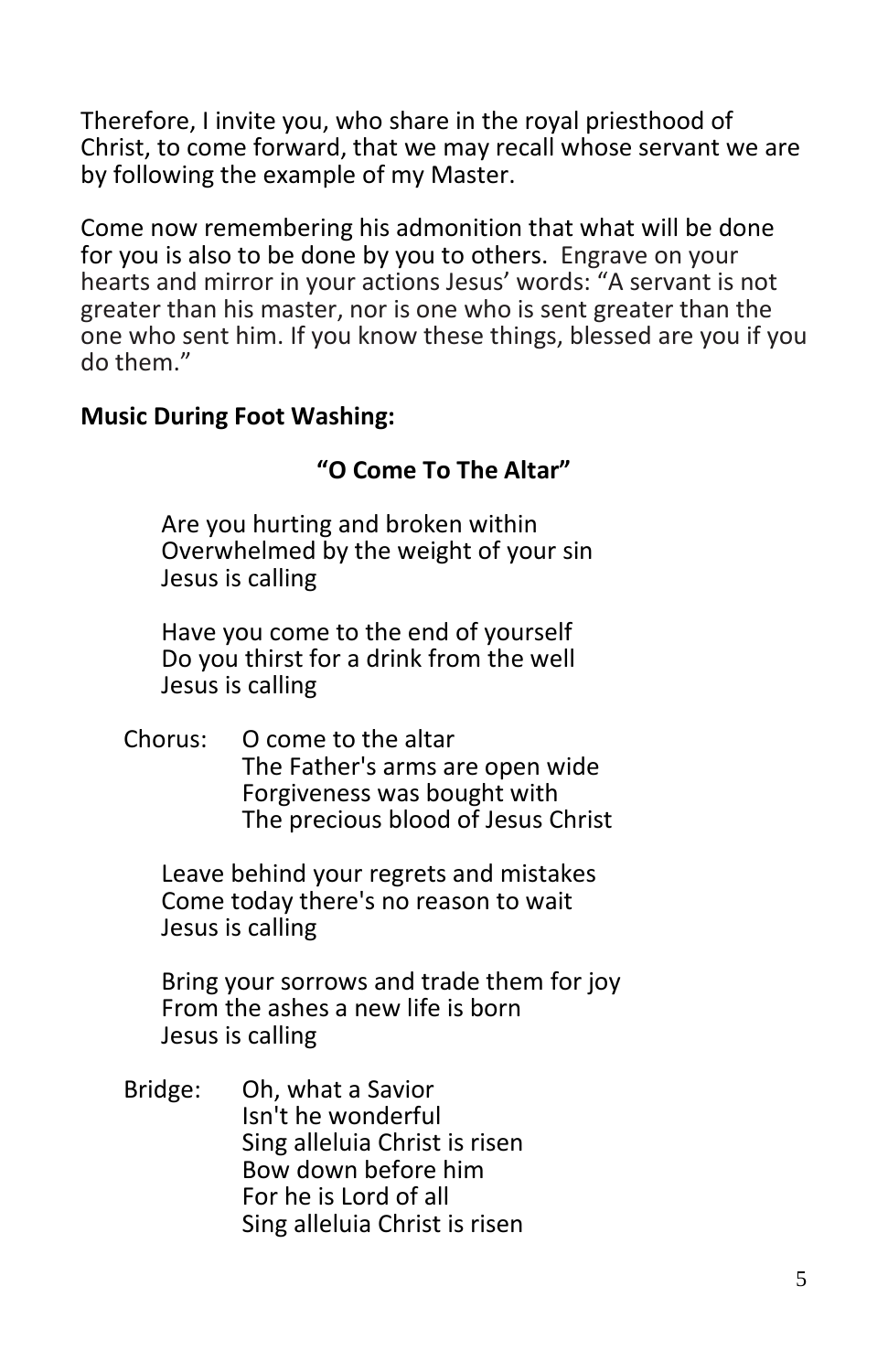#### Ending: Bear your cross as you wait for the crown Tell the world of the treasure you've found

Chris Brown | Mack Brock | Steven Furtick | Wade Joye© 2015 Music by Elevation Worship Publishing (Admin. by Essential Music Publishing LLC)CCLI # 73146

#### **"No Longer Slaves"**

You unravel me with a melody You surround me with a song Of deliverance from my enemies Till all my fears are gone

 Chorus: I'm no longer a slave to fear, I am a child of God I'm no longer a slave to fear, I am a child of God

From my Mother's womb You have chosen me Love has called my name I've been born again into Your family Your blood flows through my veins

 Bridge: You split the sea so I could walk right through it My fears were drowned in perfect love You rescued me so I could stand and sing I am a child of God

Brian Johnson | Joel Case | Jonathan David Helser© 2014 Bethel Music Publishing CCLI# 73146

#### **The Confession and Absolution of Sin**

Celebrant: Let us humbly confess our sins to the Lord.

**All**: **Most merciful God, we confess that we have sinned against you in thought, word and deed, by what we have done, and by what we have left undone. We have not loved you with our whole heart; we have not loved our neighbors as ourselves. We are truly sorry and we humbly repent. For the sake of your Son Jesus Christ, have mercy on us and forgive us; that we may delight in your will, and walk in your ways, to the glory of your Name. Amen.**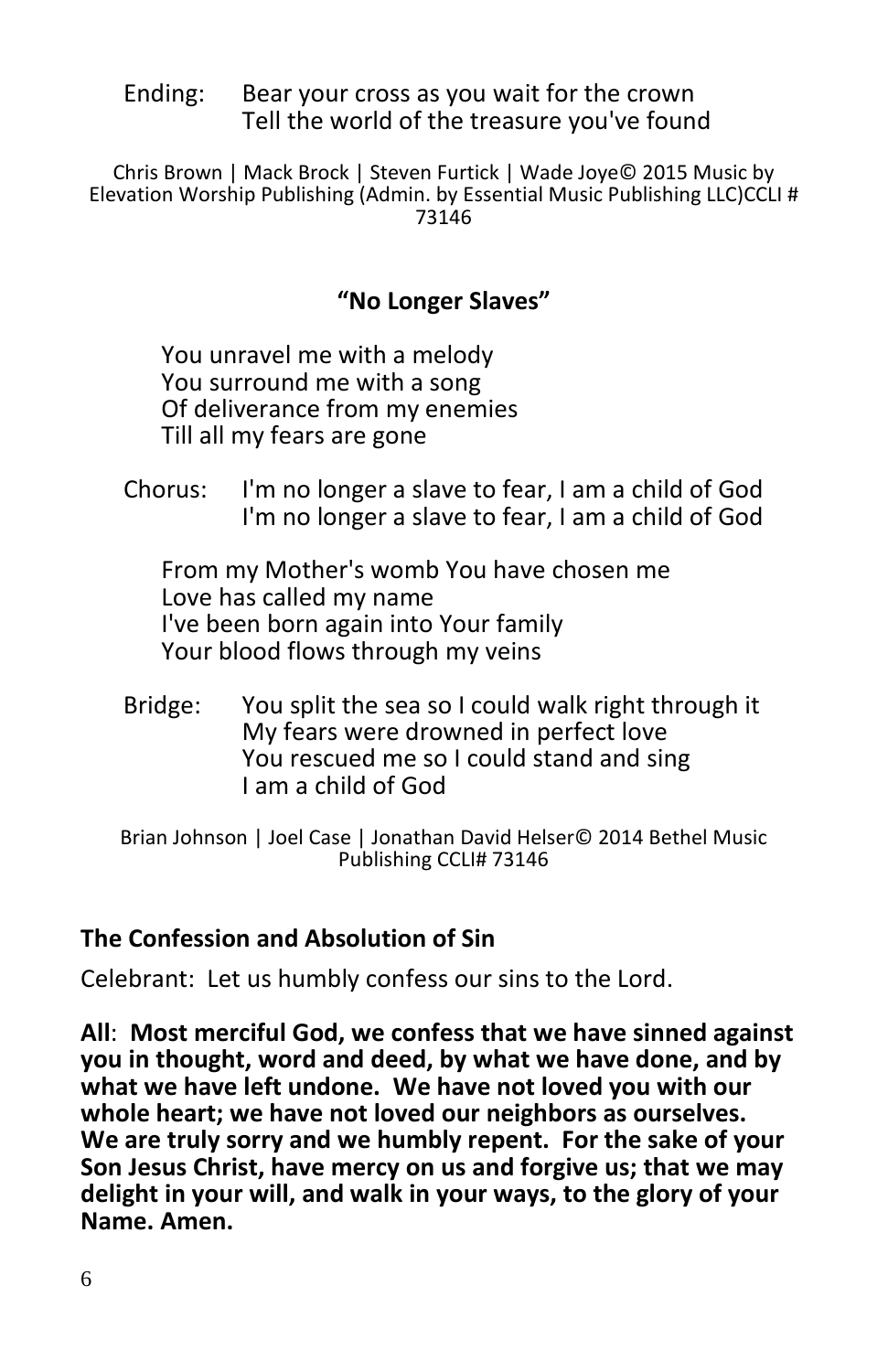Celebrant: Almighty God, our heavenly Father, who in his great mercy has promised forgiveness of sins to all those who sincerely repent and with true faith turn to him, have mercy upon you, pardon and deliver you from all your sins, confirm and strengthen you in all goodness, and bring you to everlasting life; through Jesus Christ our Lord.

#### **All: Amen.**

#### **The Comfortable Words**

Celebrant: Hear the Word of God to all who truly turn to him. Come to me, all who labor and are heavy laden, and I will give you rest. (Matthew 11:28)

God so loved the world, that he gave his only begotten Son, that whoever believes in him should not perish but have eternal life. (John 3:16)

The saying is trustworthy and deserving of full acceptance, that Christ Jesus came into the world to save sinners. (I Timothy 1:15)

If anyone sins, we have an advocate with the Father, Jesus Christ the righteous. He is the propitiation for our sins, and not for ours only but also for the sins of the whole world. (I John 2:1-2)

#### **The Peace**

Deacon:The Peace of the Lord be always with you. **All: And with your spirit.**

Deacon: Exchange with one another the Lord's Peace.

**The Offertory:** (Tithes and offerings are collected at this time)

Celebrant: Do not neglect to do good and to share what you have, for such sacrifices are pleasing to God. (Hebrews 13:16)

#### **"Man Of Sorrows"**

Chorus: Oh that rugged cross my salvation Where Your love poured out over me Now my soul cries out hallelujah Praise and honor unto Thee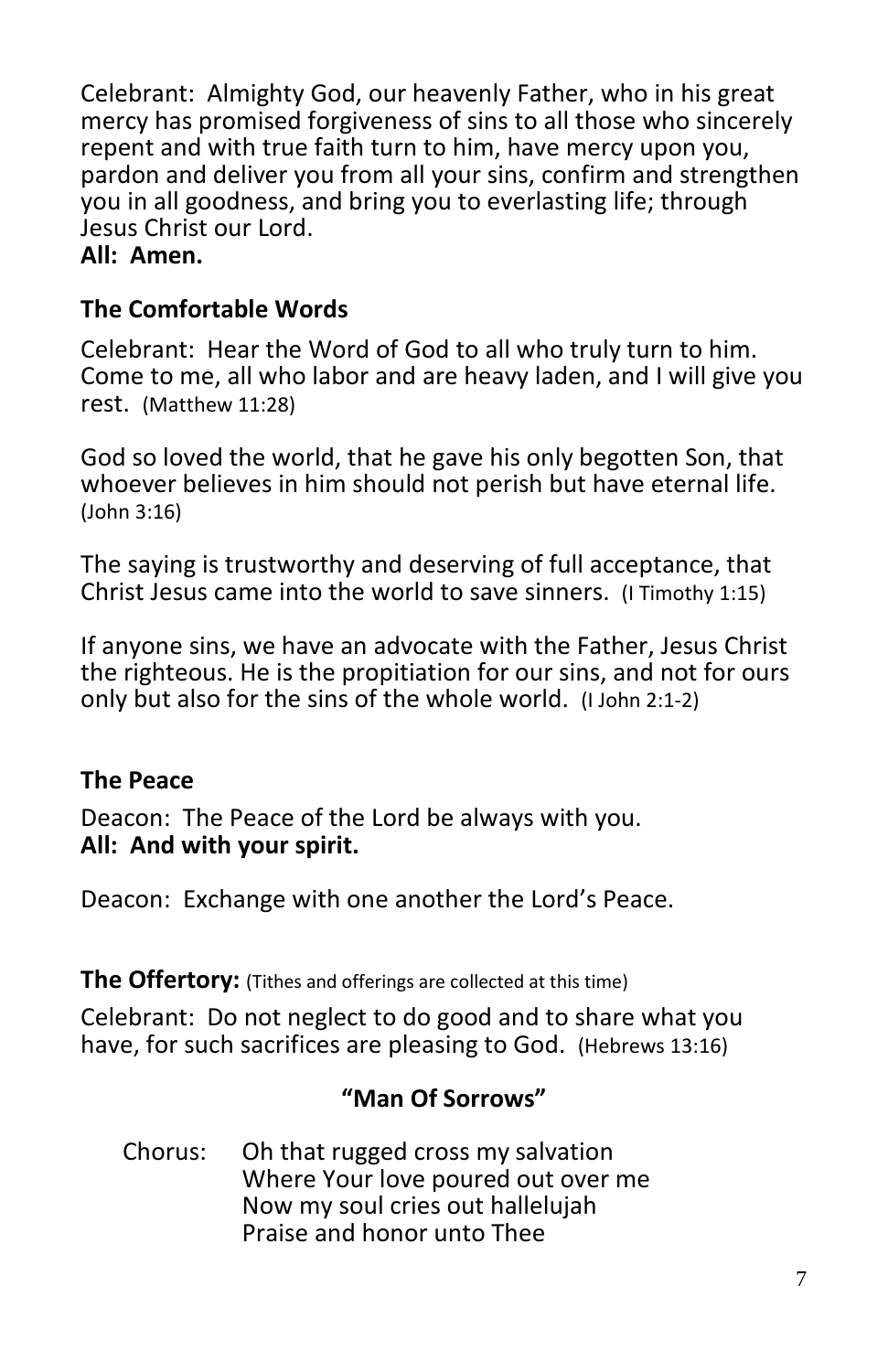Man of sorrows Lamb of God by His own betrayed The sin of man and wrath of God has been on Jesus laid

Silent as He stood accused beaten mocked and scorned Bowing to the Father's will He took a crown of thorns

Sent of heaven God's own Son to purchase and redeem And reconcile the very ones who nailed Him to that tree

Bridge: Now my debt is paid it is paid in full By the precious blood that my Jesus spilled Now the curse of sin has no hold on me Whom the Son sets free oh is free indeed

See the stone is rolled away behold the empty tomb Hallelujah God be praised He's risen from the grave

Brooke Ligertwood | Matt Crocker © 2012 Hillsong Music Publishing Australia (Admin. by Capitol CMG Publishing) CCLI License # 73146

#### **Doxology**

#### **Sung: Praise God from whom all blessings flow Praise Him all creatures here below Praise him above ye heavenly host Praise Father, Son, and Holy Ghost. Amen.**

Louis Bourgeois | Thomas Ken © Words & Music: Public Domain Music CCLI# 73146

Celebrant: All things come of you O Lord **All: And of Your own have we given You.**

#### **The Great Thanksgiving**

*(We invite all baptized Christians to join us at the Lord's table.)*

Celebrant: The Lord be with you. **All: And with your spirit.**

Celebrant: Lift up your hearts. **All: We lift them up to the Lord.**

Celebrant: Let us give thanks to the Lord our God. **All: It is right to give him thanks and praise.**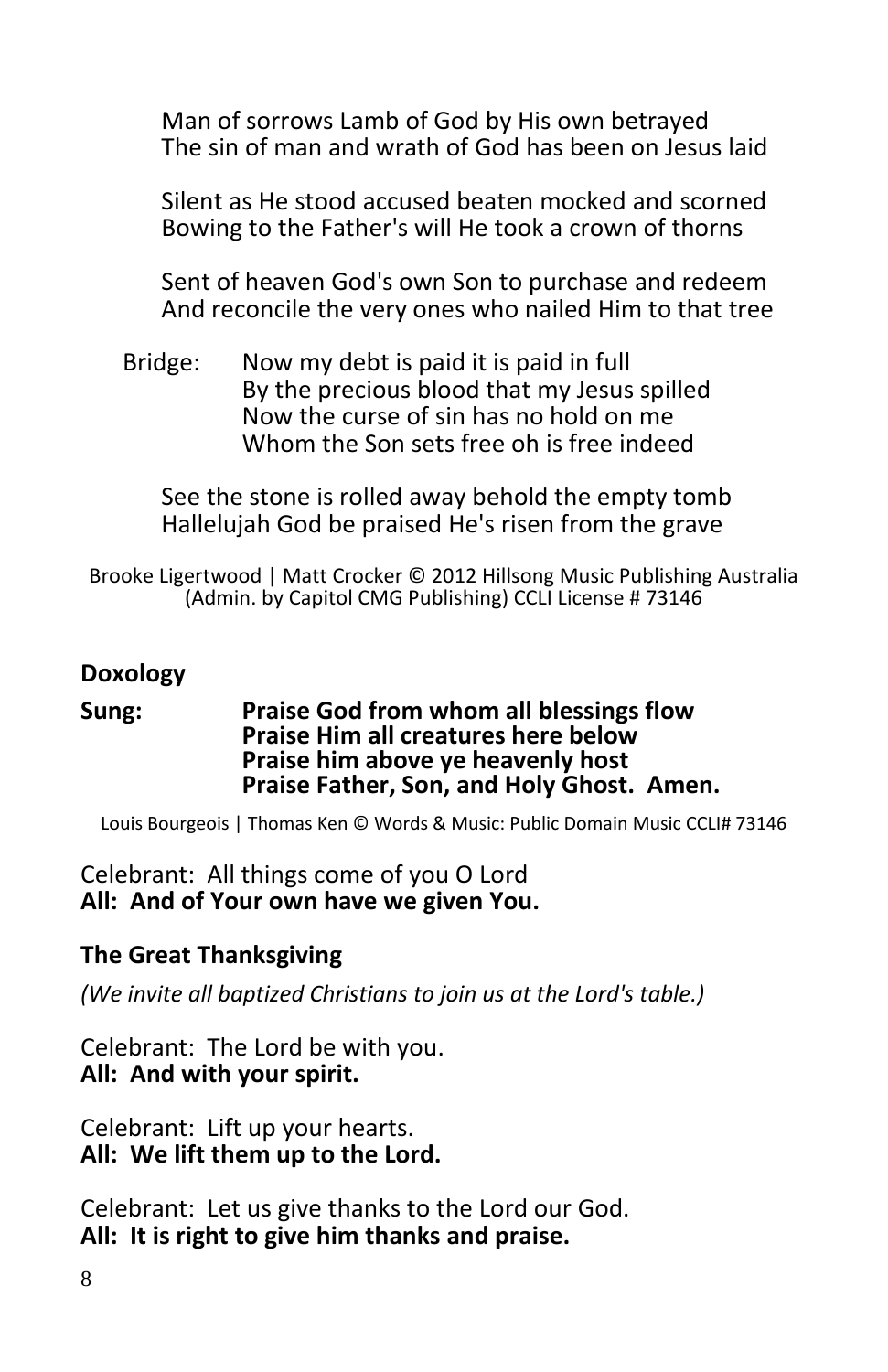Celebrant: It is right, our duty and our joy, always and everywhere to give thanks to you, Father Almighty, Creator of heaven and earth.

Through Jesus Christ our Lord. Having loved his own who were in the world, he loved them to the end; and on the night before he suffered, he instituted these holy mysteries; that we, receiving the benefits of his passion and resurrection, might be made partakers of his divine nature.

Therefore, we praise you, joining our voices with Angels and Archangels and with all the company of heaven, who forever sing this hymn to proclaim the glory of your Name:

#### **The Sanctus**

**All: Holy, Holy, Holy, Lord, God of power and might, Heaven and earth are full of Your glory. Hosanna in the highest. Blessed is He who comes in the name of the Lord, Hosanna in the highest!**

#### **The Prayer of Consecration**

Celebrant: Holy and gracious Father: In your infinite love you made us for yourself; and when we had sinned against you and become subject to evil and death, you, in your mercy, sent your only Son into the world for our salvation.

By the Holy Spirit and the Virgin Mary he became flesh and dwelt among us. In obedience to your will, he stretched out his arms upon the cross and offered himself once for all, that by his suffering and death we might be saved.

By his resurrection he broke the bonds of death, trampling Hell and Satan under his feet. As our great high priest, he ascended to your right hand in glory; that we might come with confidence before the throne of grace.

On the night that he was betrayed, our Lord Jesus Christ took bread; and when he had given thanks, he broke it, and gave it to his disciples, saying, "Take, eat; this is my Body which is given for you: Do this in remembrance of me."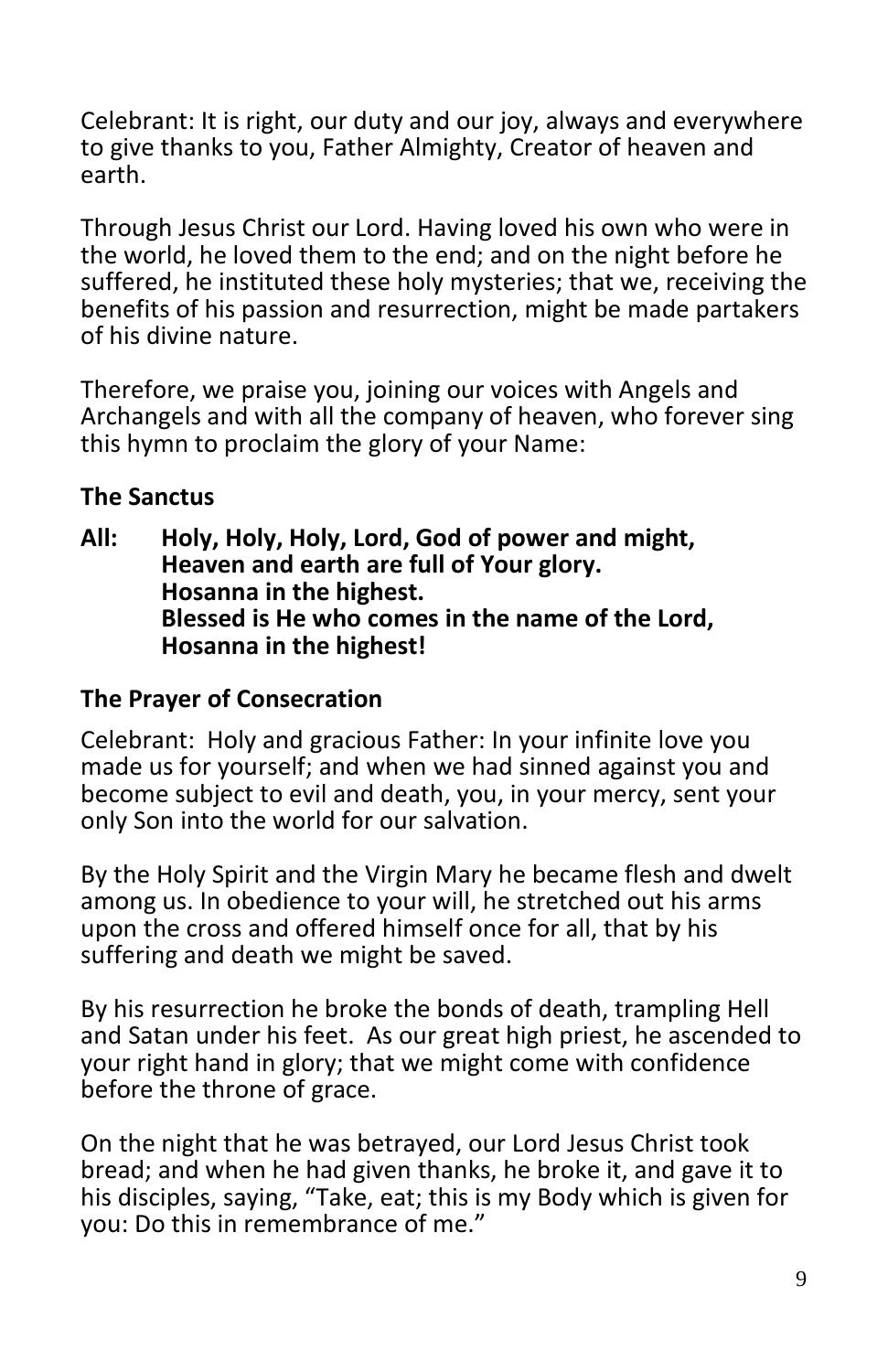Likewise, after supper, Jesus took the cup, and when he had given thanks, he gave it to them, saying, "Drink this, all of you; for this is my Blood of the New Covenant, which is shed for you, and for many, for the forgiveness of sins: Whenever you drink it, do this in remembrance of me."

Celebrant or Deacon: Therefore, according to his command, O Father:

# **All: We remember his death. We proclaim his resurrection. We await his coming in glory.**

Celebrant: We celebrate the memorial of our redemption, O Father, in this sacrifice of praise and thanksgiving, and we offer you these gifts. Sanctify them by your Word and Holy Spirit to be for your people the Body and Blood of your Son Jesus Christ.

Sanctify us also, that we may worthily receive this holy sacrament, and be made one body with him, so that he may dwell in us and we in him. And bring us with all your saints into the fullness of your heavenly kingdom, where we shall see our Lord: **All: Face to Face.**

All this we ask through your Son Jesus Christ: By him, and with him, and in him, in the unity of the Holy Spirit, all honor and glory is yours, Almighty Father, now and forever. **All: Amen.**

Celebrant: And now as our Savior Christ has taught us, we are bold to pray

**All: Our Father Who art in Heaven, hallowed be Thy name. Thy kingdom come; thy will be done on earth as in heaven. Give us this day our daily bread and forgive us our trespasses, as we forgive those who trespass against us. And lead us not into temptation, but deliver us from evil, for Thine is the kingdom, the power, and the glory forever and ever. Amen**

#### **The Breaking of the Bread**

Celebrant: Every time we eat this bread and drink this cup **All: We proclaim the Lord's death until he comes.**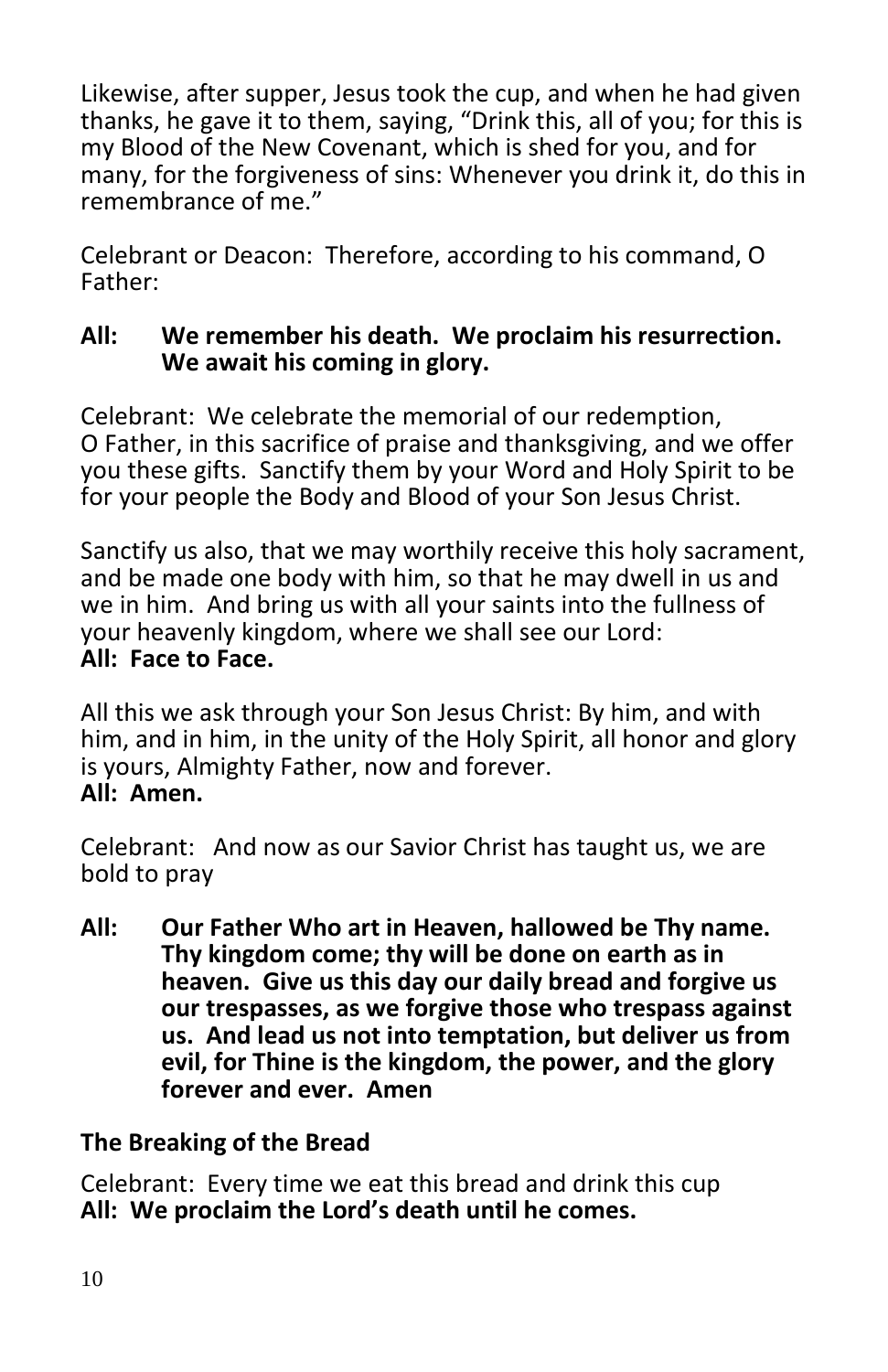**The Prayer of Humble Access**

**All: We do not presume to come to this, your table, O merciful Lord, trusting in our own righteousness, but in your abundant and great mercies. We are not worthy so much as to gather up the crumbs under your table; but you are the same Lord, whose character is always to have mercy.** 

**Grant us, therefore, gracious Lord, so to eat the flesh of your dear Son Jesus Christ, and to drink his blood, that our sinful bodies may be made clean by his body, and our souls washed through his most precious blood, and that we may evermore dwell in him, and he in us. Amen.**

Celebrant: The gifts of God, for the people of God. Take them in remembrance that Christ died for you, and feed on him in your hearts by faith with thanksgiving. The Body of Christ, the Bread of Heaven. The Blood of Christ, the Cup of Salvation.

#### **Sung: Jesus, Lamb of God, have mercy on us. Jesus, bearer of our sins, have mercy on us. Jesus, redeemer of the world, give us your peace.**

Betty Carr Pulkingham | Book of Common Prayer © Words: Public Domain Music: 1974, 1975 Celebration CCLI License # 73146

#### **Music During Communion:**

#### **"Merciful God"**

 Chorus: What a merciful, merciful, merciful God What a merciful, merciful, merciful God What a merciful, merciful, merciful God You are, you are

You are so gentle, you are forgiving You hold me close to Your heart. When I am distant You show me mercy. You bring me close to Your heart.

Randy Butler | Terry Butler© 1992 Mercy / Vineyard Publishing CCLI # 73146